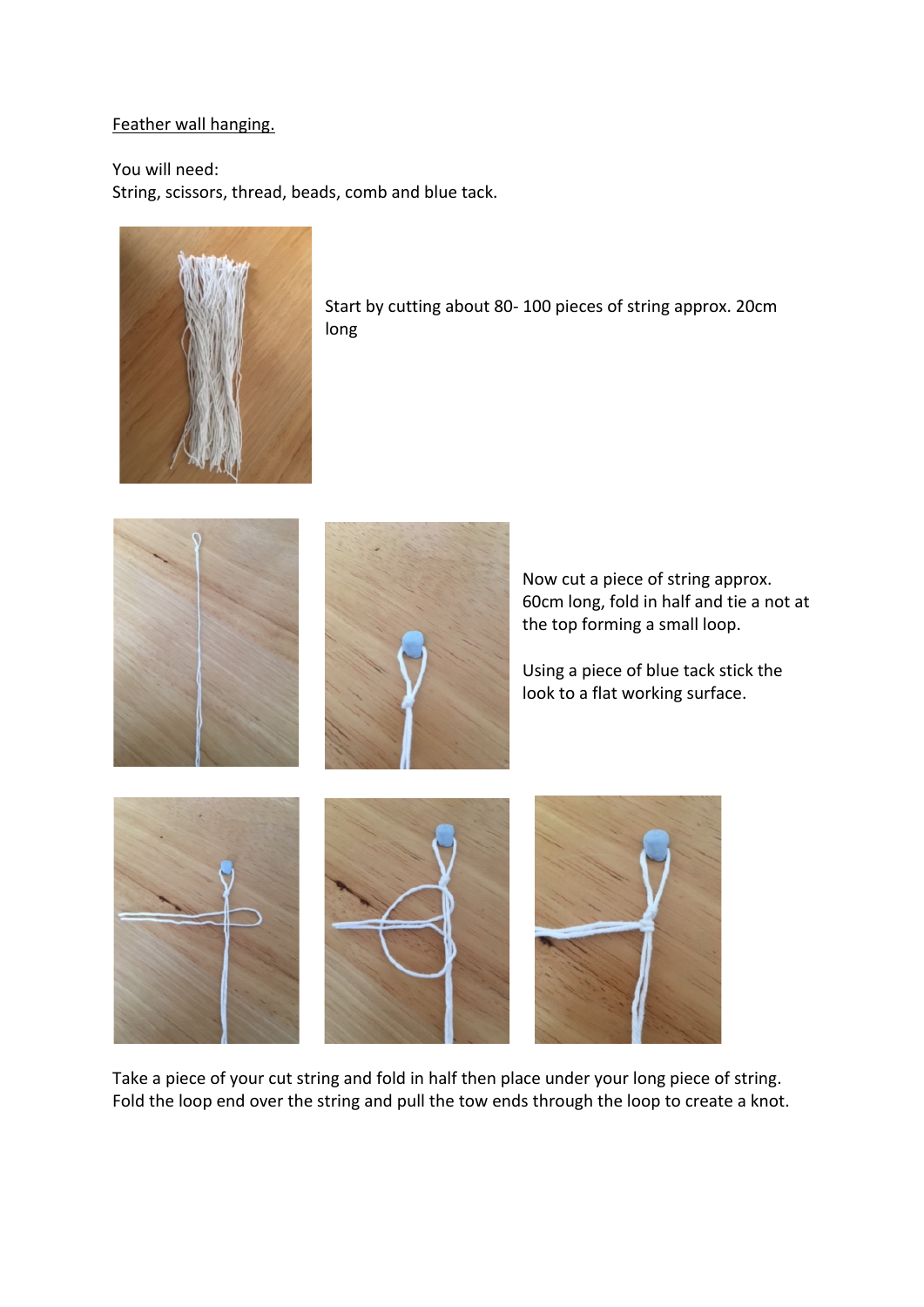



Repeat the same process on the other side.





Keep adding string in the same way until your side strings are a similar length the long piece in the middle.





using the centre length of string carefully tie a knot at the bottom of the side strings, this is to stop your sliding down.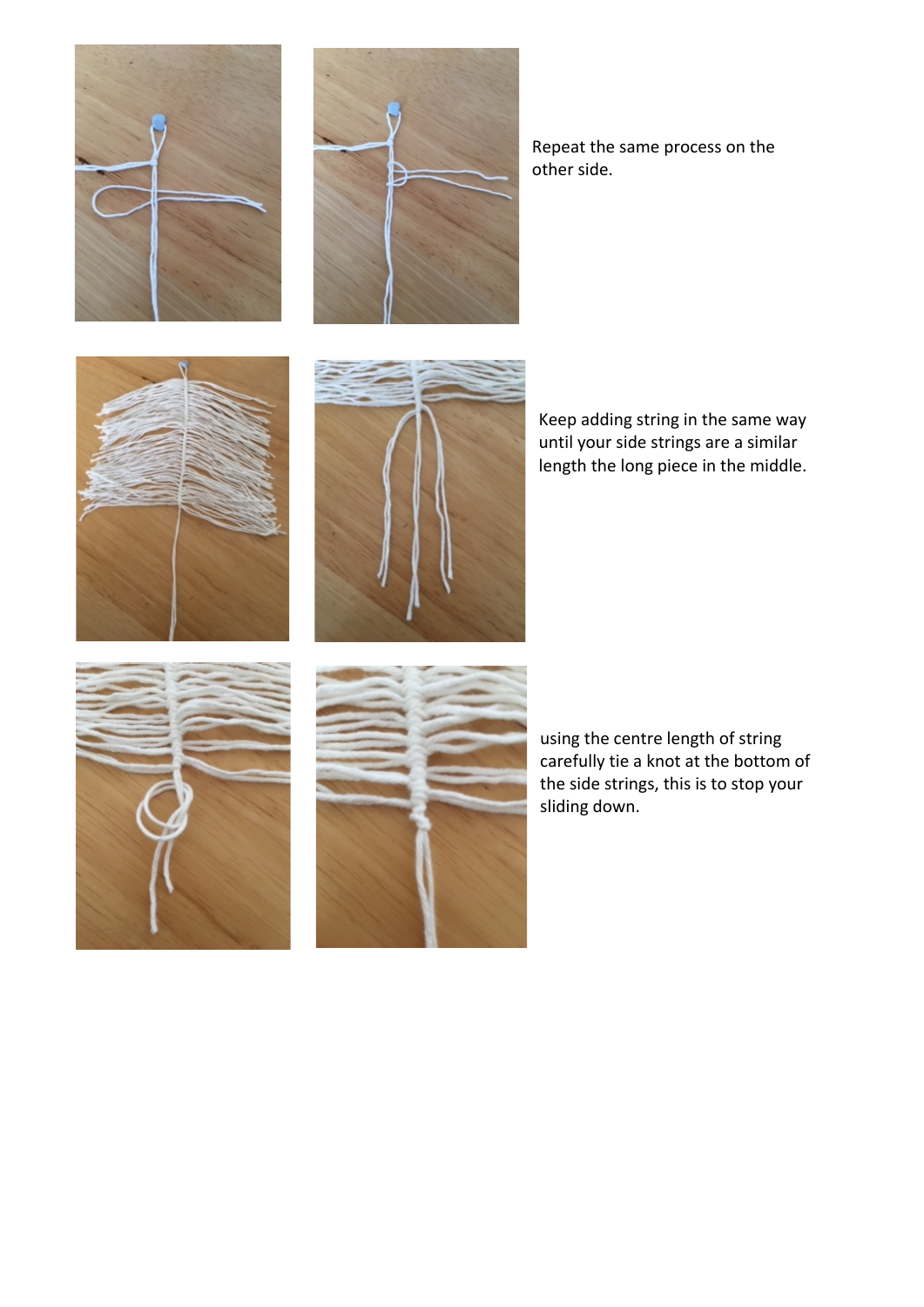

Lay your feather on a piece of scrap cardboard and slowly start brushing out the threads of your string, leaving about 1cm at the top.



When you have brushed out all your threads place back on a workable surface and blue tack in to place. Gently comb your feather in to place.



Fold a piece of A4 paper in half and cut out a feather shape, place on lop of your string and carefully cut around.